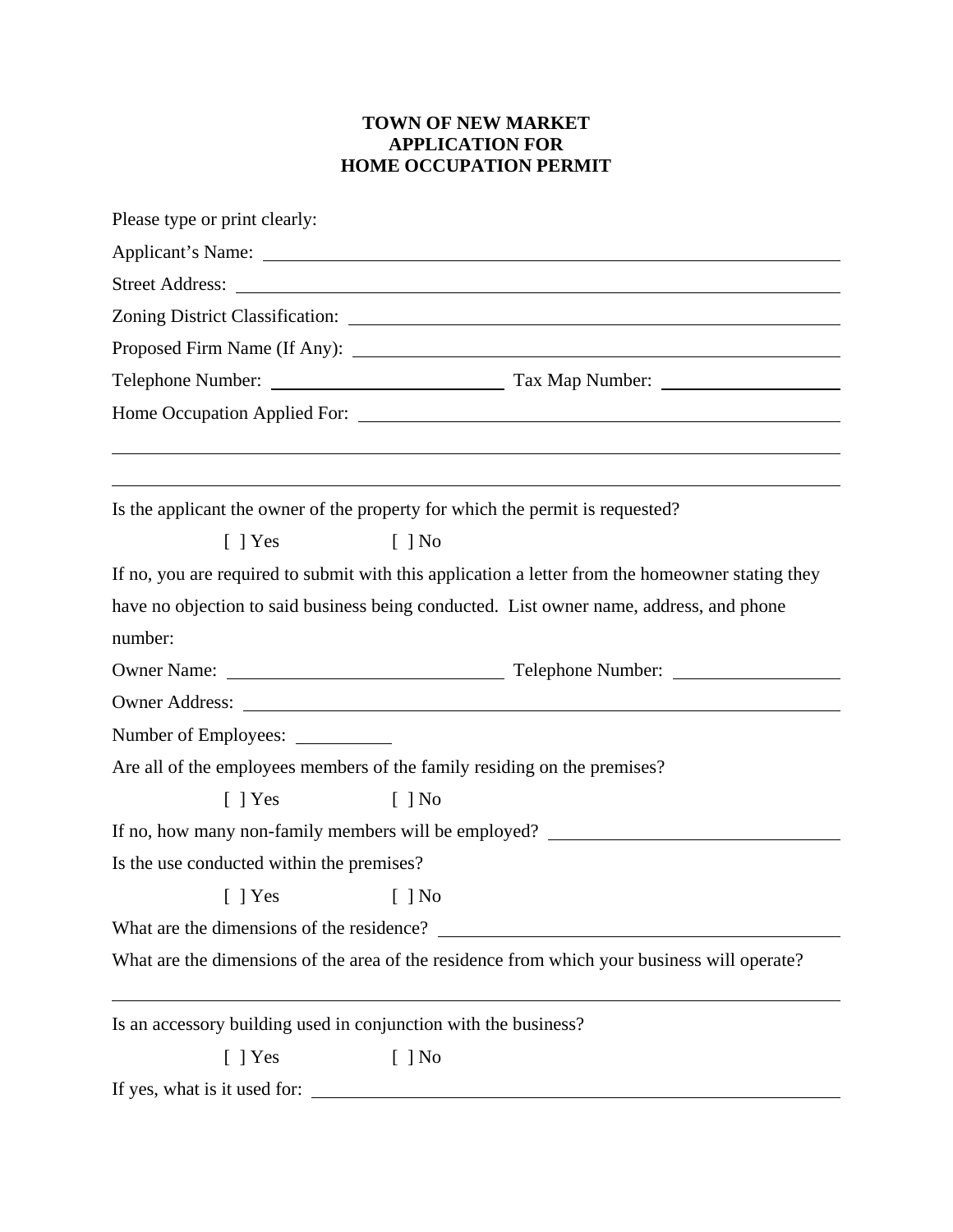| Is there any outside storage associated with this business?                                  |                                                                                                  |  |
|----------------------------------------------------------------------------------------------|--------------------------------------------------------------------------------------------------|--|
| $[$   Yes                                                                                    | $[$   No                                                                                         |  |
|                                                                                              | What are the proposed hours of operation of this business?                                       |  |
|                                                                                              | What is the number of customer/vendor trips associated with this business within a 24-hour       |  |
|                                                                                              |                                                                                                  |  |
| Will any merchandise be sold from the premises?                                              |                                                                                                  |  |
| $[ ]$ Yes $[ ]$ No                                                                           |                                                                                                  |  |
|                                                                                              |                                                                                                  |  |
|                                                                                              | Are there any window displays of products, goods, or commodities in conjunction with the use?    |  |
| [ ] Yes [ ] No                                                                               |                                                                                                  |  |
| Will the use produce obnoxious odors, glare, noise vibrations, electrical disturbance, radio |                                                                                                  |  |
| activity, or other conditions detrimental to the character of the surrounding area?          |                                                                                                  |  |
| $[$   Yes                                                                                    | $[$   No                                                                                         |  |
| Will there be any signage used in conjunction with the business?                             |                                                                                                  |  |
| $[ ]$ Yes $[ ]$ No                                                                           |                                                                                                  |  |
|                                                                                              | If yes, include a description (area, height, information contained on the sign, placement on the |  |
|                                                                                              |                                                                                                  |  |
|                                                                                              |                                                                                                  |  |

## **ALONG WITH THE COMPLETED APPLICATION, FURNISH ONE COPY OF A SKETCH SHOWING THE FOLLOWING**:

- (1.) Size and shape of the parcel
- (2.) Location of the dwelling on the parcel with setbacks, side and rear yard distance
- (3.) Area to be used for home occupation
- (4.) Access to and from property
- (5.) Number and location of parking spaces

As applicant, I submit the foregoing responses are true and understand that a finding to the contrary by the Zoning Administrator can invalidate this application. I understand that the use shall comply with Section 70-137 of the New Market zoning ordinance, as amended, and that if, at any time the requirements of the Section are exceeded, I may be required to relocate my